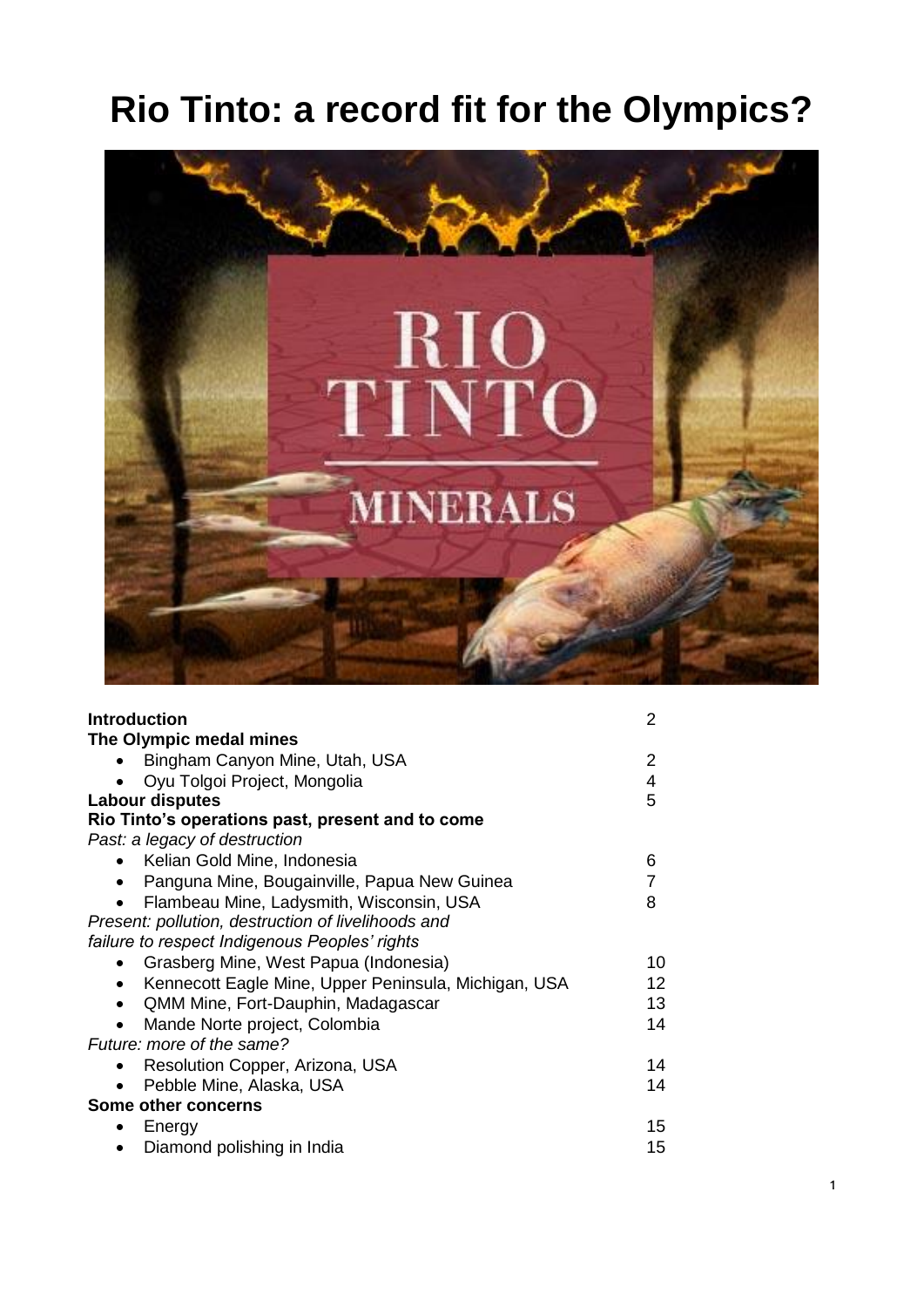# **Introduction**

Rio Tinto has provided all the metal for the 4,700 gold, silver and bronze medals at the 2012 London Olympic and Paralympic Games.

Most of the metal for the medals comes from the company's Bingham Canyon mine in Utah, USA, operated by its Kennecott Utah subsidiary. A small proportion of the metal comes from its Oyu Tolgoi mine in Mongolia.

There are concerns over the impacts of these mines on air and water quality, water availability, human health, worker rights and Indigenous Peoples' rights. There are also grave concerns about a number of the company's other operations around the world.

Rio Tinto is the third largest publicly traded mining company in the world, after BHP Billiton and Vale. It is listed on the London Stock Exchange and its international headquarters are in London.

As the fourth biggest uranium producer in the world, Rio Tinto produced around 17 million pounds in 2009 from mines in Australia, Namibia and the USA $<sup>1</sup>$ . The company also produces and markets</sup> aluminium, coking and thermal coal, copper, diamonds, gold, iron ore, nickel, silver, titanium, and other minerals.

The company says of itself:

*Our Group wide values of accountability, respect, teamwork and integrity guide our approach. We are recognised for building mutually beneficial relationships with our stakeholders based on active partnership and long term commitment. We are also regarded as a company that brings long term benefits to our local communities and host countries. … Key to successful mineral development is a culture of trust, transparency and mutual benefit to all parties. This is established through honest engagement with all stakeholders, including governments and local communities. Equally important is our determination to minimise the Group's environmental footprint, particularly when it comes to carbon, water and biodiversity.<sup>2</sup>*

Let us take a look at some examples of the company's behaviour and see whether it is living up to its own aspirations. First, we will examine the two mines which produced almost all the metal for the Olympic medals.

# **The Olympic medal mines**

## **Bingham Canyon mine, Utah, USA<sup>3</sup>**

Many Utah residents are concerned about the impacts of Rio Tinto subsidiary Kennecott Copper Utah's Bingham Canyon operations near Salt Lake City and their proposed expansion.

The Rio Tinto Bingham Canyon mine is the single largest open pit mining operation and the deepest excavation of its kind in the world. There is no other mining operation in the world this large, this close, to this many people – 1.8 million – possibly making the direct adverse impacts on public health unique.

In February 2011, a Forbes Magazine article<sup>4</sup> listed Salt Lake City as the 9th most toxic major metropolitan area in the USA. In calculating Salt Lake City's ranking, Forbes pointed out that the

 $\overline{\phantom{a}}$ 1 <http://www.reuters.com/article/2011/03/14/japan-quake-uranium-idUSN1418047020110314>

<sup>&</sup>lt;sup>2</sup> Rio Tinto 2010 Annual Report, p. 19.

 $3$  From a paper by Dr Brian Moench, Utah Physicians for a Healthy Environment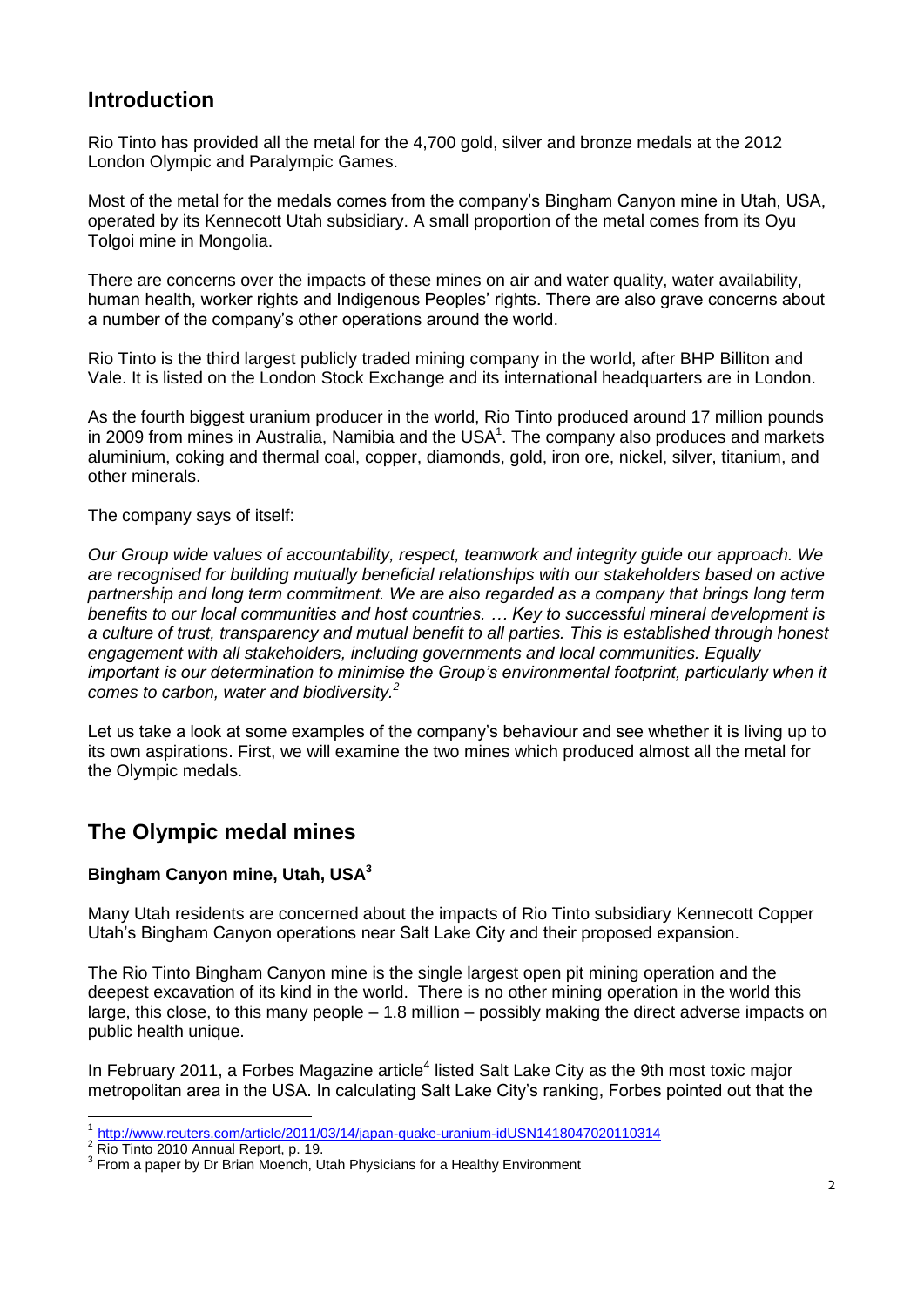city ranked worst in the country for a database tracked by the Environmental Protection Agency entitled Toxics Release Inventory. The Rio Tinto/Kennecott Bingham Canyon copper mining and processing complex is the largest single source of the 650 toxic compounds tracked in this database. For example, its smelter emissions of lead alone are 6,235 lbs per year. The waste rock piles, fugitive dust and tailings emissions further increase the community's overall exposure to toxic heavy metals, and an increase in mining activity will certainly increase their heavy metal releases. The coal power plants currently operated by Rio Tinto continuously emit mercury and radioactive elements like uranium and thorium into the air. None of these toxic and radioactive metals breaks down over time. Local children's exposure to them steadily increases year after year.

The Forbes ranking also considered air pollution in general. Rio Tinto is responsible for about one third of the air pollution in the Salt Lake Valley. The increased mining activity the company is asking for will increase their overall NOx (nitrogen oxide emissions) 54% and their PM10 (particles up to ten micrometres across) emissions 66%. Overall NOx emissions in Salt Lake County are expected to increase by 14% and PM 10 by 12%.

Rio Tinto has proposed to offset some of this pollution increase by changing three coal burning power plants to natural gas. Rio Tinto's claim that this will reduce emissions equal to one in ten cars being taken off the road in Utah and Salt lake Counties is likely exaggerated and even then would not offset the increased emissions from the mine.

Rio Tinto has not been allowed to run any of its coal plants in the winter. However, the company is asking to run these new natural gas plants during the winter. Therefore, even Rio Tinto's proposal to partially switch from coal combustion to natural gas will add new emissions into the Salt Lake County airshed, and increase pollution from both increased mining activity and the new natural gas power plants during the worst inversion/pollution season.

According to the Utah Department of Workforce Services, as of 2009 Rio Tinto did not rank in the top 44 employers in the state, which would indicate that they have less than 2,000 employees. Rio Tinto emits about 14,500 lbs of air pollutants per employee, far more than any other business. Currently Rio Tinto provides less than one quarter of 1% of the jobs in Salt Lake and Utah Counties, but about 30% of the pollution. Allowing Rio Tinto to control an even greater percentage of the air pollution emitted in Salt Lake County puts other businesses at a disadvantage.

Giving preferential treatment to a business that entails that much pollution solidifies and perpetuates an economic dependency on heavy industry for employment. The Rio Tinto expansion would provide jobs for only a few hundred employees at best. Meanwhile the air pollution impacts would be felt by about 1.8 million people and would curtail other economic and business activity, costing "cleaner" jobs with other potential employers. That is a grossly distorted risk/benefit ratio. Economically it acts just like a tax levied by Rio Tinto upon the rest of the community.

It should also be noted that numerous studies have been done throughout the country that demonstrate pollution control typically provides an economic pay off far in excess of the costs of the controls. The latest study by the Environmental Protection Agency estimated that the economic benefit averaged 30 times the cost invested. The corollary to that has also been demonstrated repeatedly, i.e. pollution is an economic liability. A Utah specific study released a year ago calculated that the pollution just from Utah coal power plants carried an economic liability of between 1.7 and 2.0 billion dollars. Even this study however is likely a significant underestimation of the true cost of pollution.

When Rio Tinto offers its assessment of the economic benefit it provides to the community, it never includes the economic liability of the air and water pollution for which it is responsible. The

\_<br><sup>4</sup> <u><http://www.forbes.com/2011/02/28/most-toxic-cities-personal-finance.html></u>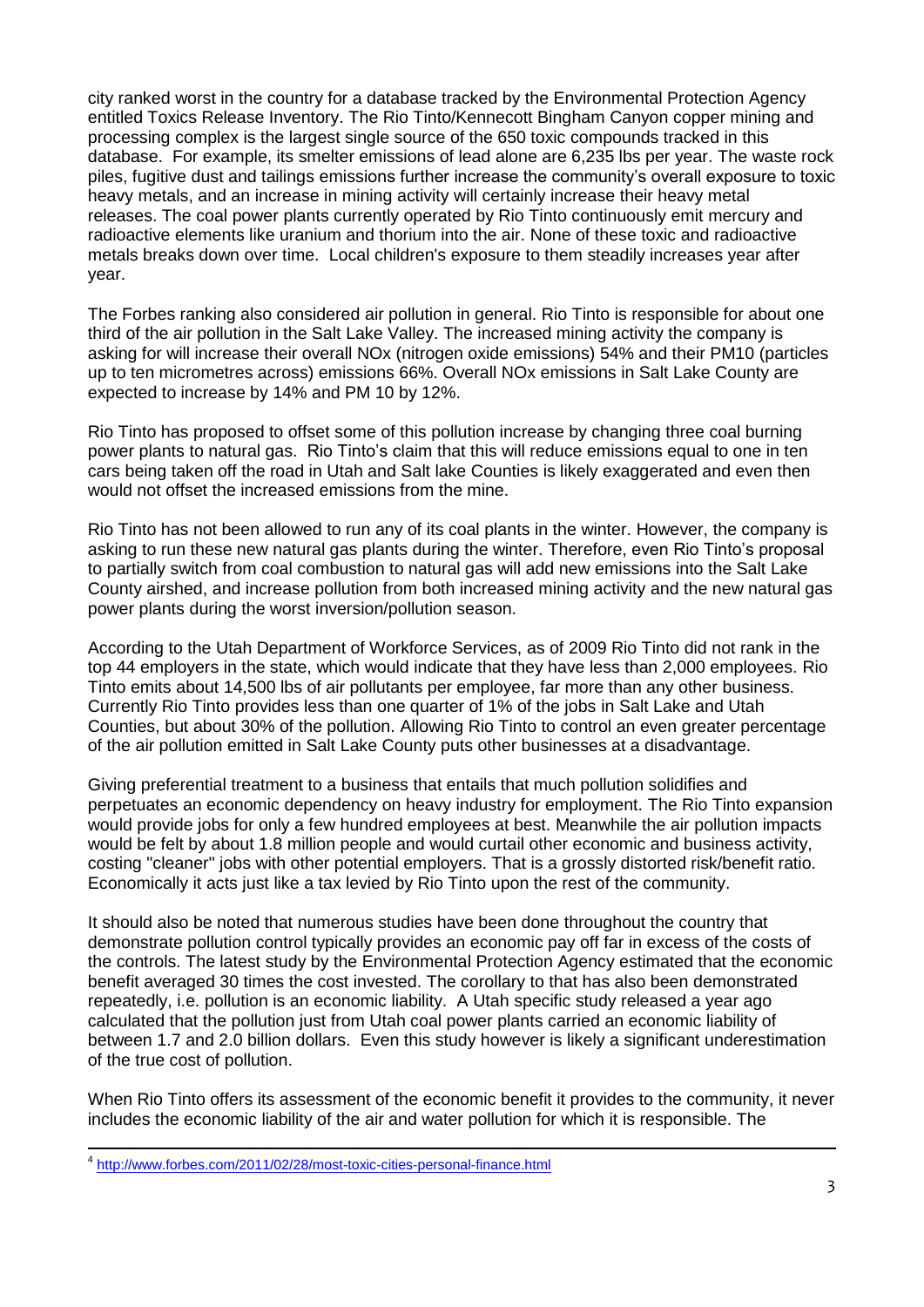company can well afford to make its entire operations much cleaner and live within its current pollution limits.

Dr Brian Moench, of Utah Physicians for a Healthy Environment, reports that the American Heart Association's formula indicates that between 1,000 and 2,000 Utah residents die every year because of air pollution. Rio Tinto's contribution to it means that between 100 and 200 Utah residents die every year because of air pollution created by Rio Tinto. Dr. Moench pointed out in December 2011: "They made profits of \$15 billion dollars this year. They have more than enough money to put serious pollution mitigation measures in place, and they refuse to."

Utah Moms for Clean Air and Utah Physicians for a Healthy Environment are taking the mining company to court for violations of the Federal Clean Air Act.

#### **Oyu Tolgoi Project, Mongolia**

The Oyu Tolgoi copper-gold-silver project is 34% owned by the Mongolian Government and 66 per cent owned by Canadian company Ivanhoe Mines, which is controlled by Rio Tinto.

Mine construction is under way, even though Mongolian-based environmental organisations called for a delay in the implementation of the Project on a number of grounds. The Investment Agreement for the Project was signed on October 6, 2009, before a technical and economic feasibility study was accepted by the Mongolian government, as prescribed by law. On March 26, 2010, the Minerals Expert Council granted conditional acceptance of the technical and economic feasibility study regardless of the fact that Ivanhoe Mines had failed to demonstrate availability of, and access to, the water resources necessary for production, infrastructure and social needs of the project.

The Oyu Tolgoi deposit lies in the Gobi Desert in close proximity to the Gobi Small and Galbyn Gobi Strictly Protected Area (SPA) zones, overlapping Important Bird Area and Critical Natural Habitats. This fragile, arid ecosystem does not have enough water to carry this huge mine. There are a number of other mines in the area, and scarcity of water is a problem for all of them. Trucking of minerals from these mines is already causing significant dust pollution, affecting human health and the environment. Opening the Oyu Tolgoi mine will worsen this.

The Mongolian organisation Oyu Tolgoi Watch maintains that neither Ivanhoe Mines nor Rio Tinto has been able to demonstrate the availability and access to water resources to support this megaproject. The mine has an expected life cycle of 30-60 years. It is being developed even though there is only 25 years of water resource available for production. Ivanhoe Mines' own Technical and Economic Feasibility Study (TEFS) concedes that there are no proven water resources in the South Gobi Desert able to carry forward this project as currently planned. The Project's total production-related requirement, which does not include infrastructure and social needs, is 3,801 litres per second. Mine construction will involve diversion of the Umdai River, the most significant hydrological feature of the Oyu Tolgoi project area. The river must be diverted to prevent the mining hazard represented by water inflows to the pit and to ensure continued supply to downstream users.

There is no discussion of toxic emissions, chemical exposure and human health risks in any of the Oyu Tolgoi project impact assessments. The Health Impact Assessment presented in December 2010 does not contain such information. Local communities, and especially nomadic herders, are not aware of the chemical exposure and health risks that this mine will have for them and their livestock. They can only guess that their own insides look the same as the black spotted insides of animals they slaughter for food. But they do not know the components of toxic particles in the air or the impact of contaminated water and air on their health. They guess that the meat of animals they consume may also be contaminated but have no information and no choice.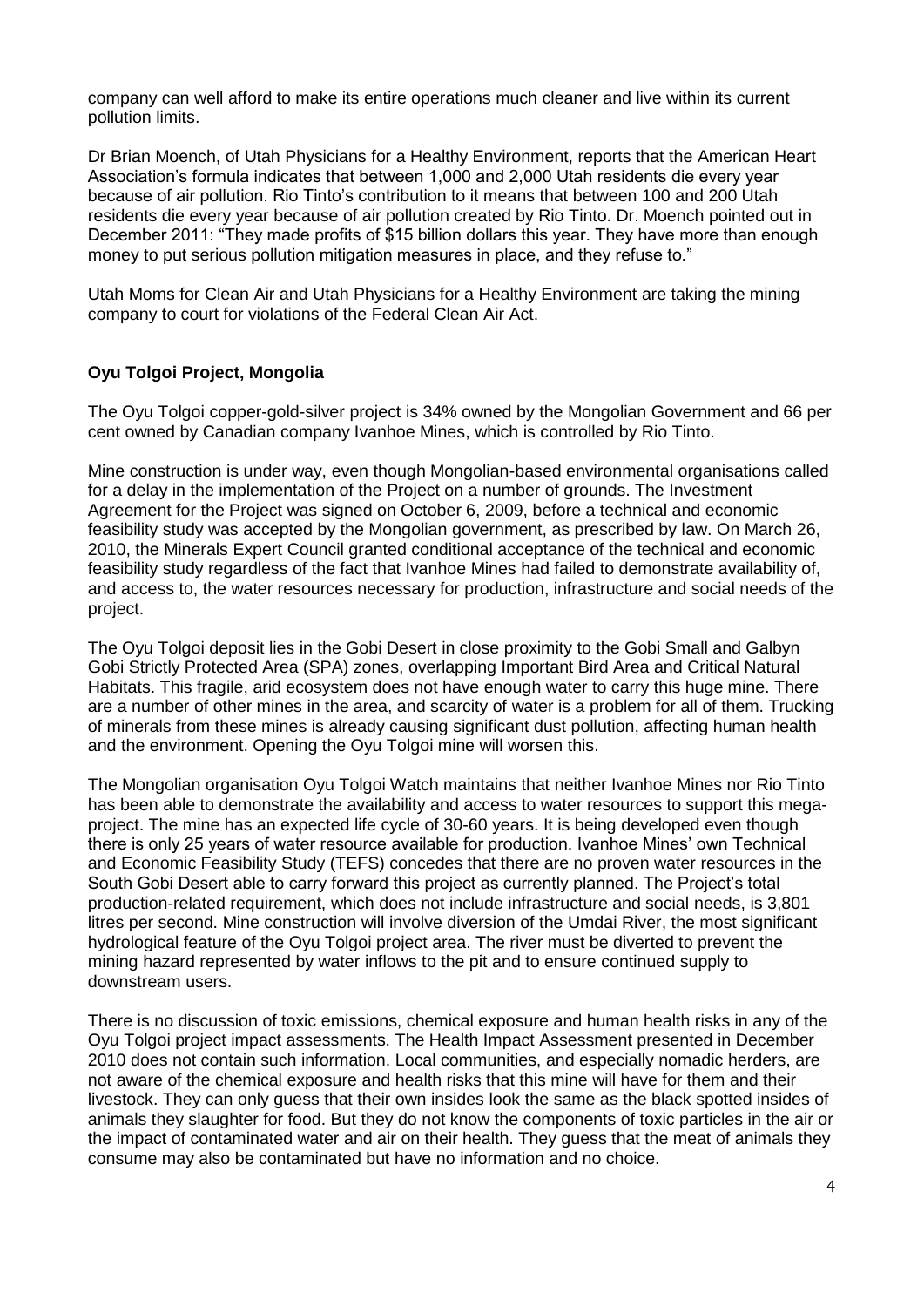The nomadic herders in the South Gobi region are carriers of an ancient culture known to the world as Mongolian nomadism. However, Rio Tinto and its investors are not recognising them as people indigenous to this area and carriers of a traditional culture and lifestyle that is under threat of extinction. As of July 2012, they have successfully "persuaded" affected nomadic households to sign the compensation contracts, but about a dozen households still refuse to sign. According to them, the contract does not contain any provision on how, when and how often the compensation will be provided. There is no agreed or approved methodology to measure the impact of economic displacement, nor is there provision for monitoring change in living standards and revising compensation accordingly.

In December 2010, Rio Tinto took over complete management of operations at Oyu Tolgoi and promised to introduce "Rio standards" in all spheres of operations. The list of accidents, violations of health and safety standards and cases of physical harassment at the workplace are evidence of the fact that little has changed for the workforce or the local community.

## **Labour disputes**

-

Rio Tinto has such a tarnished track record in its dealings with workers that the new international trade union federation representing mining workers has singled it out for a global campaign. One week after its creation, IndustriALL Global Union announced its intention to 'shine a light on Rio Tinto's unethical behaviour around the world.' <sup>5</sup>

On 26 June 2012 in London, the newly elected General Secretary of IndustriALL Global Union Jyrki Raina launched a report about the company's activities in Africa. The struggles that workers and communities face in South Africa, Namibia, Madagascar, Mozambique and Cameroon are documented in the report, *Rio Tinto in Africa: Global citizen or corporate shame?* <sup>6</sup> In Namibia, for instance, workers at Rio Tinto's Rössing uranium mine are reporting higher than average incidence of ill health and a lack of information and training on workplace risks and safety precautions to protect their health.

At the same time, workers at Rio Tinto Alcan's aluminium smelter in Alma, Quebec, Canada, represented by IndustriALL affiliate United Steel Workers (USW) had been locked out of their workplace by the company since the end of December 2011. The workers were refusing management demands that retiring employees be replaced by non-union contract workers earning half the wages, with no pensions or benefits. The Alma Steelworkers campaigned under the message that they would fight "One Day Longer" than the company, travelling to confront the company in Europe, Australia, Africa, and elsewhere, standing firm throughout many stages of negotiations. The workers won their campaign at the beginning of July.<sup>7</sup>

Rio Tinto's use of the 'lockout' is not unique to Alma. In January, 2010, the company locked out workers at its Borax operations in the US. The workers won many of their demands, and returned to work, in May 2010. $8$ 

That same month, Rio Tinto's Zimbabwean subsidiary, RioZim), operator of the Renco Gold Mine, was accused of maliciously taking revenge on members of the Associated Mine Workers' of Zimbabwe (AMWZ) who went on a five-day strike against working conditions. The company

7 <http://www.industriall-union.org/six-month-lock-out-ends-in-agreement-in-quebec>

<sup>5</sup> <http://www.industriall-union.org/industriall-targets-mining-giant-rio-tinto>

<sup>6</sup> <http://www.industriall-union.org/sites/default/files/uploads/documents/industriall-rio-tinto-africa-report.pdf>

<sup>8</sup> <http://londonminingnetwork.org/2010/05/victory-for-locked-out-workers-at-rio-tinto-mine-in-boron/>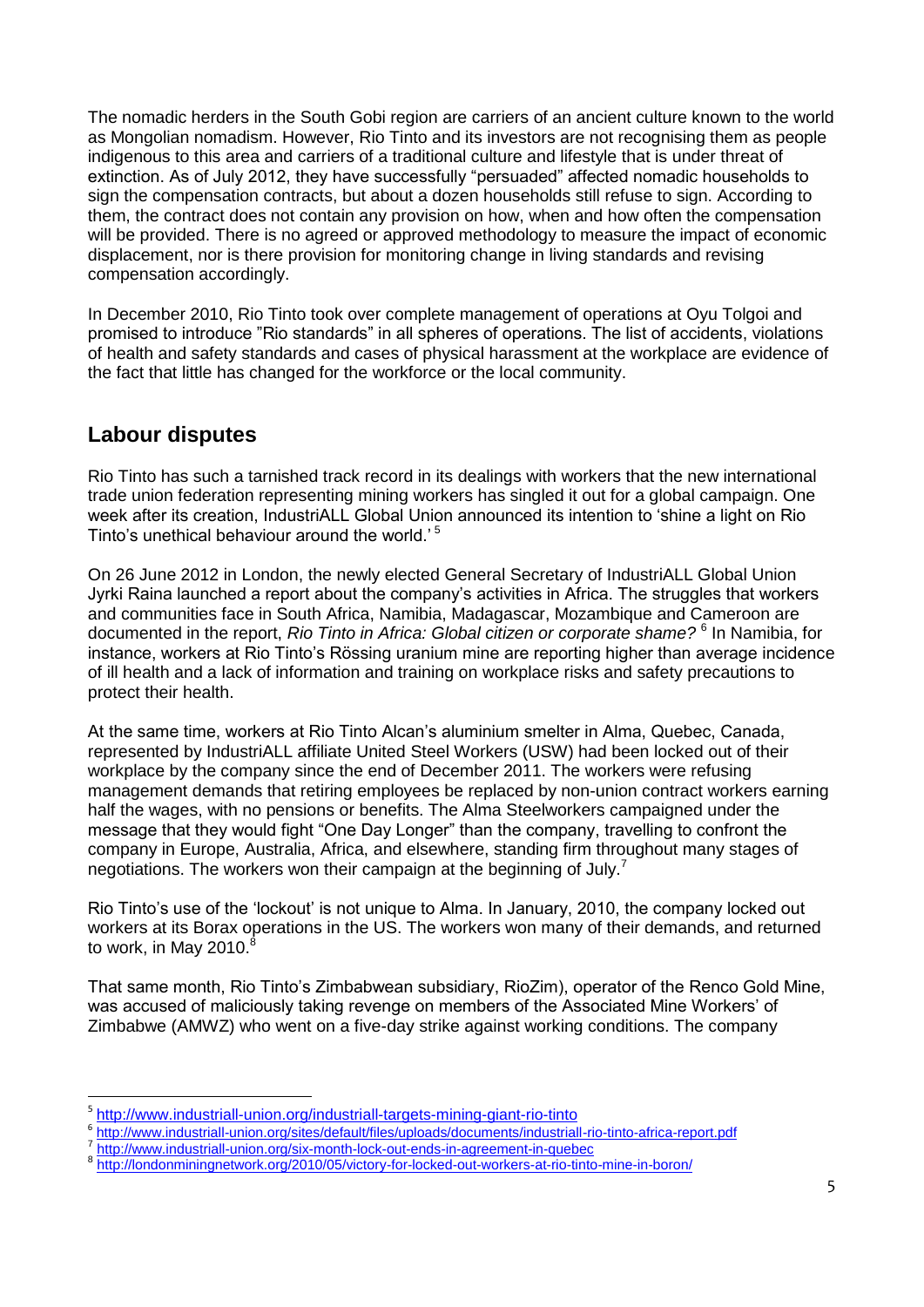sacked 70 miners and suspended 370 others – although all had returned to work within the mandatory 24-hour period after Zimbabwe's Labour Ministry stopped the strike.<sup>9</sup>

In late 2011, workers at the Grasberg mine in West Papua (see below) were on strike for three months.<sup>10</sup> There were violent clashes with police and four people died.

A network of unions that organize workers at Rio Tinto operations around the world met in Sydney, Australia, in April this year and agreed to work together with IndustriALL to gather information, report globally and take action on what is happening on the ground in the company's operations.<sup>11</sup>

## **Rio Tinto's operations: past, present and to come**

## *Past: a legacy of destruction*

#### **Kelian Gold Mine, Indonesia**

Kelian Equatorial Mining (PT KEM), which closed in 2005, was a gold mining company jointly owned and operated by Rio Tinto (90%) and PT Harita Jayaraya Inc. (10%), an Indonesian company, in Indonesia's East Kalimantan province.<sup>12</sup> Local opposition to the mine and the human rights violations and environmental degradation associated with it was very strong, and it has left a legacy of human rights violations and ominous environmental threats.

Many of the human rights violations were acknowledged by the company itself. A report was commissioned by PT KEM/Rio Tinto and the communities around the mine in 2000, as a result of negotiations. It was entitled *Laporan Investigasi Tim Pencari Fakta Masalah HAM di sekitar wilayah PT. KEM, Kutai Barat, Kalimantan Timur, 2000.<sup>13</sup>* The head of the reporting team was Benjamin Mangkoedilaga, a commissioner from the national human rights commission. Human rights violations began with the forced expulsion of villagers working as artisanal miners. People's houses were burnt, artisanal mining equipment destroyed. Intimidation, arrests and arbitrary detentions were frequent, involving military, police and the civil bureaucracy from local to provincial level. As a result of the expulsions, and the co-operation between the company and the military, police and civil bureaucracy, 8,471 people filed claims against Rio Tinto for human rights violations, loss of houses, loss of access to employment, violence against women, sexual harassment and rape. A demonstration in 1992 led to the arrest of fifteen leaders, one of whom – Edward Tarung – died in prison. Between 1988 and 1997, there were at least 16 incidents of arrest or mistreatment of Kelian residents. Most of these involved people panning for gold in areas controlled by Rio Tinto. Company security personnel beat people and confiscated or destroyed their equipment without due process of law. Local residents Amat and Idrus Rusli were tortured by being tied to a flag pole for hours; Baharudin was shot in the legs; Abdul Hasan stated that his ribs were broken, that he lost a number of teeth and suffered hearing loss as a result of torture by company security guards in Gah Ekong.

Human rights violations continued to occur even after mine closure. A letter from 43-year-old resident M Sofyan to JATAM, Indonesia's mining advocacy network, in October 2008, stated that

\_<br><sup>9</sup> http://www.icem.org/en/78-ICEM-InBrief/3808-Rio-Tinto-Sacks-70-Suspends-370-Following-Zimbabwe-Mine-Strike 10 <http://www.minesandcommunities.org/article.php?a=11374>

<sup>&</sup>lt;sup>11</sup> To find out more or get involved, please contact Glen Mpufane at: <u>gmpufane@industriall-union.org</u>

**<sup>12</sup>** Nyompe, Pius Erick, Executive Secretary, LKMTL, April 15, 2003. Indonesia Case Study, The Closure of the Kelian Gold Mine and the Role of the Business Partnership for Development/World Bank.*Presentation to the EIR's Eminent Person and participants at the meeting on Indigenous Peoples, Extractive Industries and the World Bank* Oxford, England[; http://dte.gn.apc.org/Ckl03.htm](http://dte.gn.apc.org/Ckl03.htm) 

<sup>&</sup>lt;sup>13</sup> Investigation Report on Human Rights Issues Fact Finding Team in the vicinity of PT KEM, West Kutai, East Kalimantan in 2000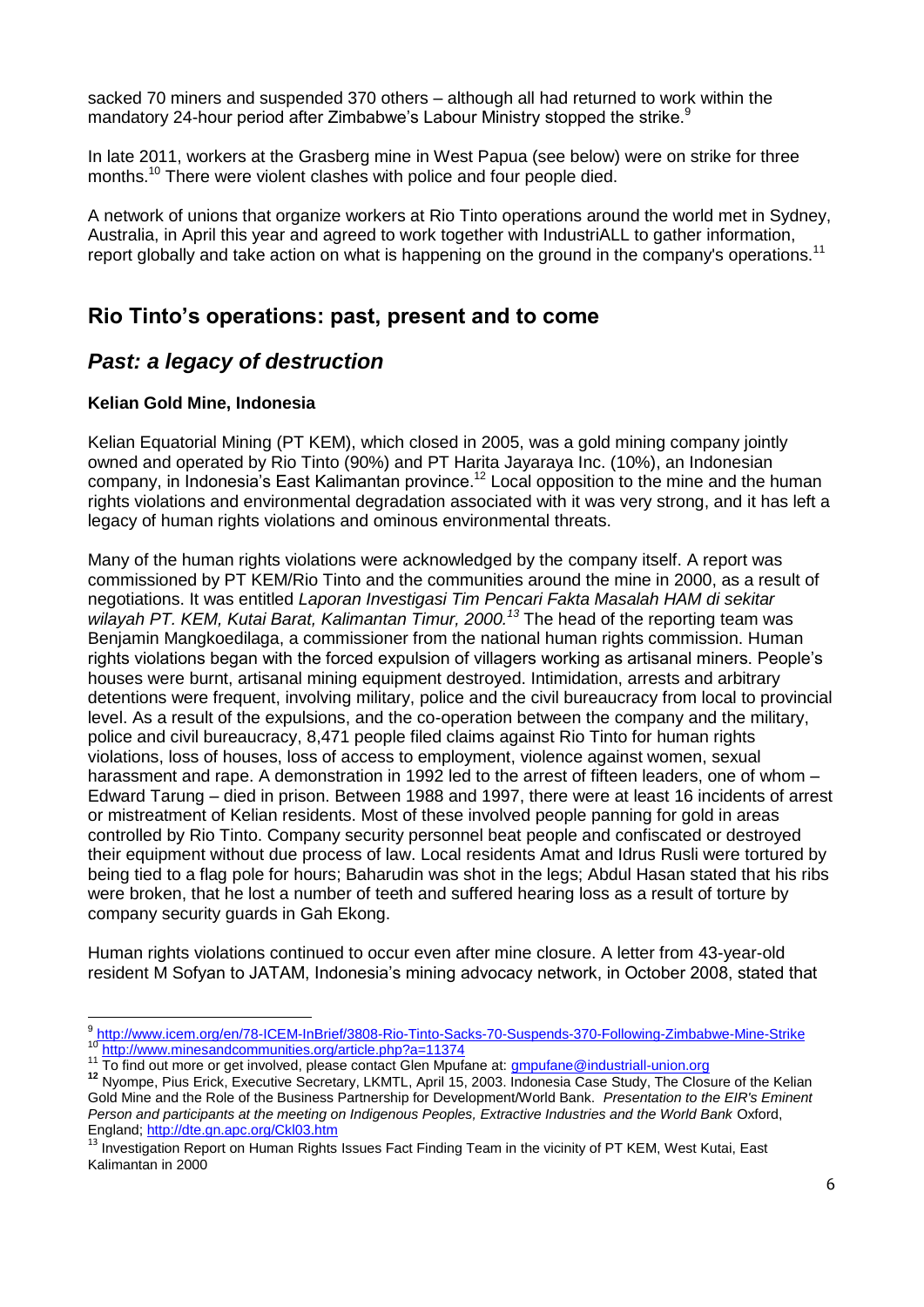he had been shot by the Police Mobile Brigade, who helped company security, when he was found carrying a small sack of rocks that potentially contained gold.

Violence against women, sexual harassment, and rape occurred 21 times against 21 women in the period 1987 to 2007. Violators ranged from the General Manager of Rio Tinto's PT KEM subsidiary, to mine security personnel. Victims still carry the burden of trauma and mental harm. The compensation that they have received does not eliminate the legal responsibility of the violators or of Rio Tinto, because it failed to prevent the criminal deeds.

Now that the Kelian mine has closed, many problems remain. One is poverty. The mine did not lead to growing prosperity. Eviction of small-scale miners in fact gave rise to poverty. Poverty has increased since mine closure. In 2005, only a year after closure, the poverty rate in West Kutai District stood at 39% according to data produced by the receiver of government subsidies (BLT) – namely data on the poor who are entitled to cash assistance from the state as compensation for reduction in oil and gas subsidies. The village of Tutung, which was closest to the mine site, is now almost dead. Many of the houses have been abandoned by residents because of economic hardship. Many shops are closed.

In addition to economic difficulties, conflicts occur between communities relocated by PT KEM and families who claim have rights to the land to which they have been relocated. The head of Tutung, H Mochammad Ali, in a letter to Rio Tinto Chairman Jan du Plessis in November 2009, mentioned that the heirs of the Sengkono family declared Rio Tinto had not provided compensation for land already given to the community by the company in the beginning. Therefore they intended to take back the land. The people had difficulty in maintaining the land, because Rio Tinto / KEM had never given them the necessary legal documents. He insisted that Rio Tinto immediately resolve the issue and present certificates to the families that occupy the land.

Another problem is the tailings (waste) dams. Rio Tinto left Kelian with a "time bomb" in that the dams could overflow or burst at any time. Rio Tinto left Kelian with several dams: Namuq Dam, Upper and Lower Nakan Dam, Ex Pit Dam, and Polishing Pond. These Dams are at higher elevations than the surrounding villages. Some villages are potential victims if the dams were to overflow or burst – among others: Kelian Dalam, Lakan Bilem, Kampung Sembuan, Jontai, Sentalar, Tokong, Lumpat Dahu, Sempan, Damai, Mentika, Bangris, Muara Lawa, Dingin, Peninggir, Jerang, Jerang Melayu, Mendung, Dasaq, and Muara Pahu. Currently more than 10,000 people live in these villages. Community members do not know what to do in the event of an overspill or dam burst. They do not even know how to save themselves if it happens. In 2009 when high rainfall occurred at Kelian, the Nakan Dam overflowed into the Lakan River. In 2010 a landslide occurred on Mt Sopan, allegedly as a result of water spilling over the dam to the mountain. Although there were no casualties, both incidents can be seen as early indications that the promise of PT KEM that they left behind the dam in a safe condition is uncertain. There is no guarantee that the dams will not cause problems in the future.

#### **Panguna Mine, Bougainville, Papua New Guinea**

On the island of Bougainville, Papua New Guinea, the people fought and won a 10-year war against Rio Tinto and its Panguna copper and gold mine between 1988 and 1997. Resistance to the mine was so intense, the company was forced to close it in 1989 and, since that time, the mine has not been operational. It is estimated that 20,000 people were killed in the conflict.

A class action complaint on behalf of the people of Bougainville brought in a U.S. federal court alleges that Rio Tinto committed crimes against humanity, war crimes and racial discrimination, as well as violations of international environmental rights, among other atrocities, in its efforts to establish and operate the Panguna mine.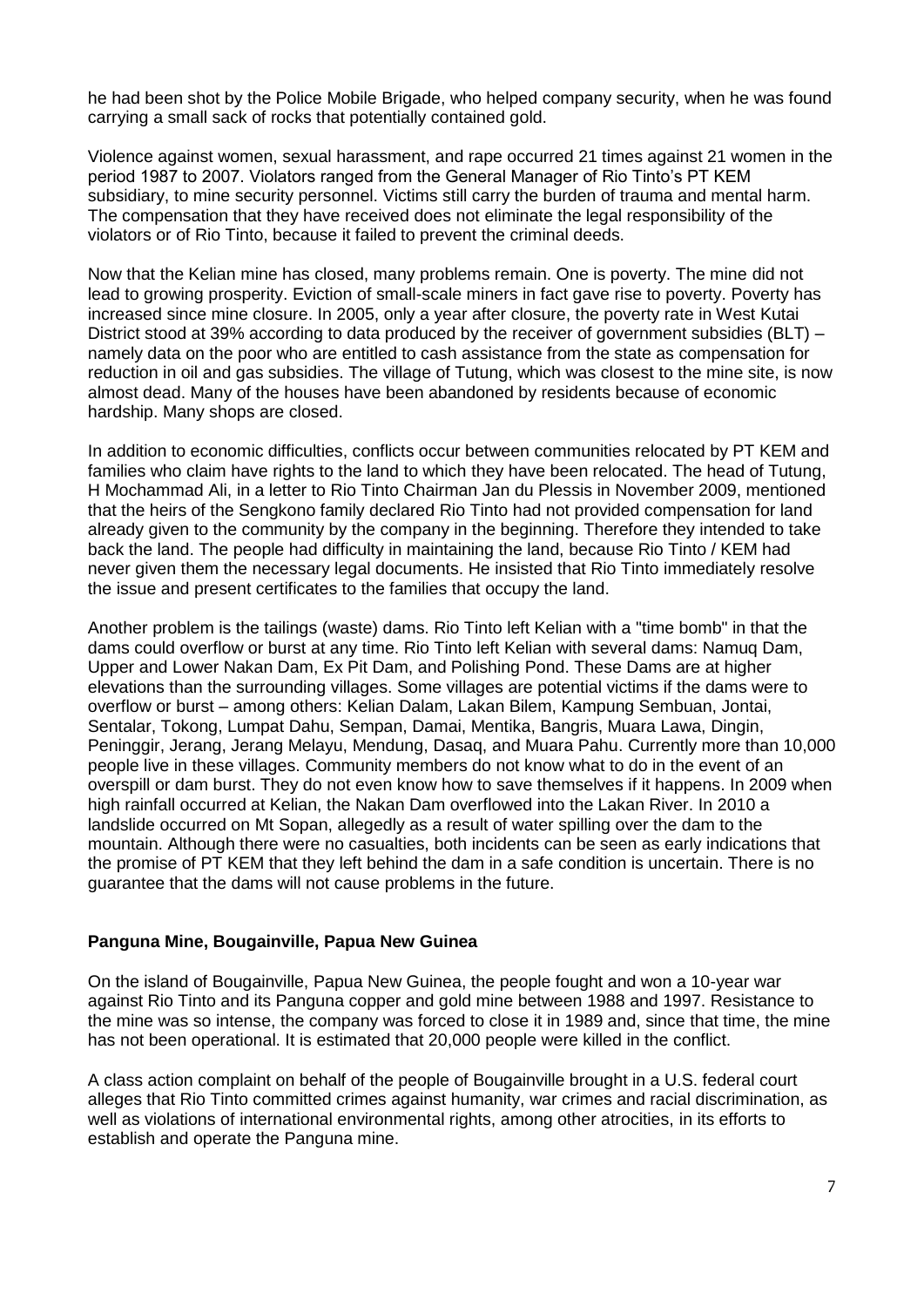Specifically, the complaint alleges that:

In constructing its huge copper mine in Bougainville, Rio Tinto used chemical defoliants and bulldozers to destroy the rainforest that had been a key source of subsistence to local residents; the company then, allegedly, sluiced off the hillside.<sup>14</sup>

During the years of the mine's operations, billions of tons of toxic mine waste was generated and dumped onto the land and into pristine waters, filling major rivers with tailings, polluting a major bay dozens of miles away, and the Pacific Ocean as well. The pollution reportedly was so extensive residents of the island were exposed to toxic chemicals that have caused death and/or illness.<sup>15</sup>

Air and water pollution has caused serious health problems among the villagers, including upper respiratory infections, TB and asthma. In addition, because they could no longer farm, fish or hunt, villagers' traditional diet was replaced with processed foods, leading to an increase in the incidence of obesity.<sup>16</sup>

Rio Tinto "viewed the people of Bougainville as inferior due to their colour and culture and, therefore, intentionally violated their rights."<sup>17</sup> As part of its discriminatory treatment of the local people, the company allegedly paid "slave wages" to black workers.<sup>18</sup>

The company's behaviour sparked an uprising among the Bougainvillian people that resulted in the closing of the mine. In response, the Papua New Guinea government brought in troops to reopen it. Rio Tinto allegedly provided vehicles and helicopters to transport troops and played a role in instituting a military blockade that lasted for almost 10 years, causing the deaths of 10,000 people between 1990 and 1997.

Rio Tinto has been fighting the class action for a decade, seeking to have the complaint dismissed. The Obama Administration's Department of Justice refused to side with the company in its legal argument, thereby paving the way for the suit, which could cost Rio Tinto hundreds of millions of dollars in reparations, to proceed in the U.S. court system. A decision is currently awaited from the Court of Appeals.<sup>19</sup>

In recent months there has been renewed discussion, within the Bougainville Autonomous Government and among tradition landowners, about a possible re-opening of the mine. Opponents of the mine state that the great majority of the population continue to oppose re-opening of the mine. $20$ 

#### **Flambeau Mine, Ladysmith, Wisconsin, USA**

The Flambeau copper mine, operated by Rio Tinto's wholly-owned subsidiary, Kennecott, has been hailed by the company as a leading example of how metallic sulphide mining can be done without harming the environment.

But, two months ago (May 2012) compelling evidence was provided to a federal court in Wisconsin that the company has been violating the US Clean Water Act on numerous occasions since 1998, when the mine's on-site wastewater treatment plant was decommissioned. The suit was filed by

 $\frac{1}{14}$ Sarei. v. Rio Tinto, p. 31.

 $^{15}$  Sarei et. al. v. Rio Tinto, p. 3.

<sup>&</sup>lt;sup>16</sup> Sarei et. al. v. Rio Tinto, p.35.

<sup>&</sup>lt;sup>17</sup> Sarei et. al. v. Rio Tinto, p.54.

<sup>&</sup>lt;sup>18</sup> Sarei et. al. v. Rio Tinto, p.40.

<sup>19</sup> [http://www.minesandcommunities.org//article.php?a=11270](http://www.minesandcommunities.org/article.php?a=11270)

<sup>20</sup> <https://mekamui.wordpress.com/>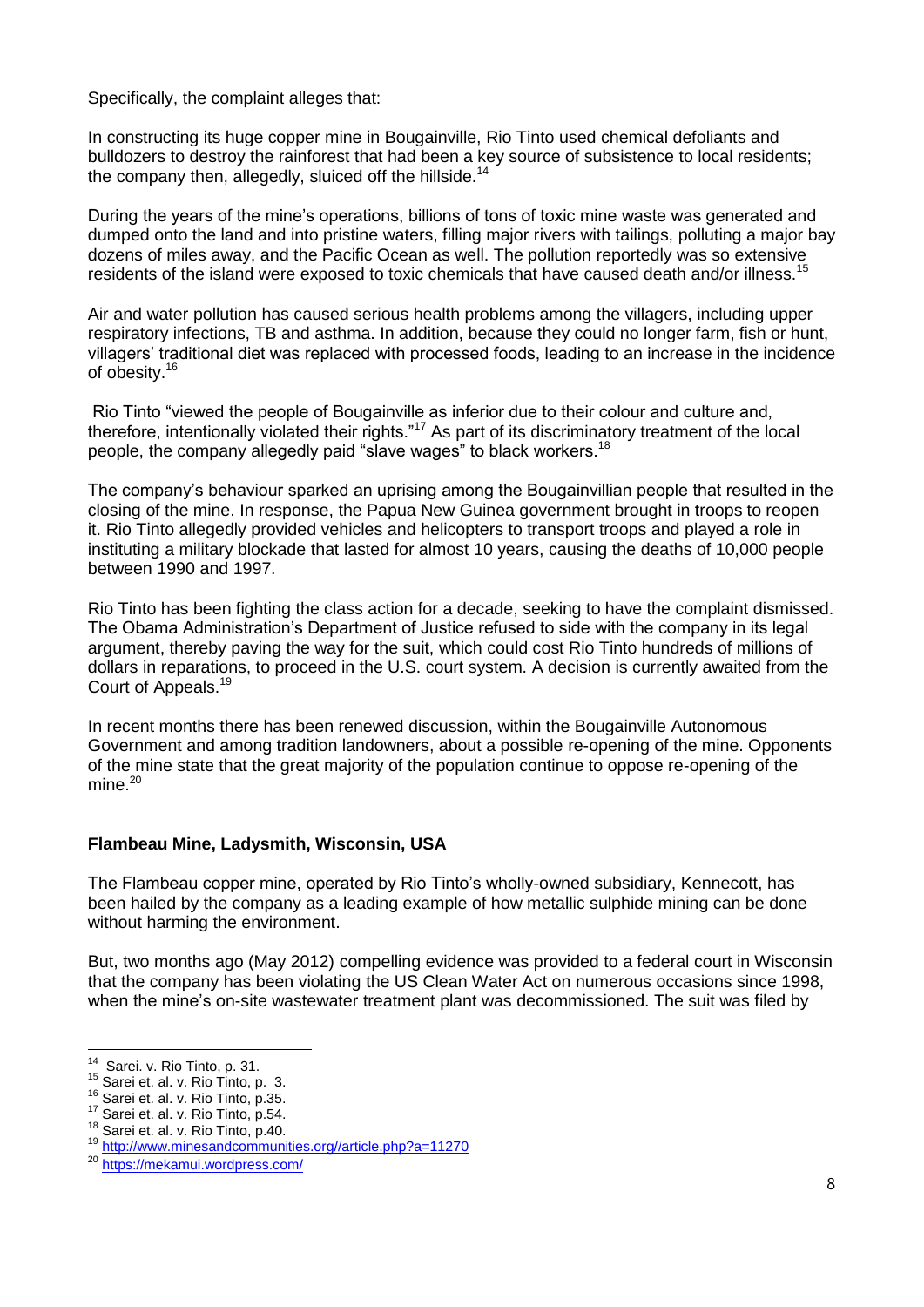three plaintiffs, including the Wisconsin Resources Protection Council, $^{21}$  the Center for Biological Diversity <sup>22</sup> and citizen Laura Gauger.<sup>23</sup>

When the Flambeau Mine ceased operations in 1997, the pit was 32 acres in size, 220 feet deep and half a mile long. In addition to producing an estimated 181,000 tons of copper, 334,000 ounces of gold and 3.3 million ounces of silver (according to company reports), the mine also produced an estimated 4.5 million tons of "high sulphur" waste rock, which was pushed, along with sludge, into the unlined mine pit at the end of operations.

To this day, groundwater has been leaking from this sub-surface waste dump, through fractured bedrock, into the once-pristine waters of the Flambeau River.

In May 2007, Rio Tinto-Kennecott petitioned the Wisconsin Department of Natural Resources (DNR) for a Certificate of Completion for mine reclamation (COC). Many citizens rallied in opposition to the certification because of concerns over deterioration in water quality. As a result the DNR was forced to conduct a contested case hearing of the matter, and Kennecott was denied a full certification for reclamation of the Flambeau mine site. Instead it was granted only a partial COC – the terms of which were negotiated between the opposing parties at the hearing.

Unfortunately, groundwater contamination within the mine's backfilled pit, exceedances of applicable groundwater standards at the mine's legally-established intervention boundary (between the backfilled pit and the Flambeau River), and data on potential impacts of the mine on macroinvertebrates, sediment, crayfish, and walleye in the Flambeau River were not assessed as part of the COC process in 2007.

In 2008 the Wisconsin Resources Protection Council and Laura Gauger solicited the help of three scientists to review the historic, current and ongoing environmental monitoring data submitted by Kennecott to the Wisconsin DNR. The scientific team, comprised of Dr. David Chambers and Dr. Kendra Zamzow (Center for Science in Public Participation, Bozeman, Montana<sup>24</sup>) and Dr. Ken Parejko (Professor Emeritus, University of Wisconsin-Stout) concluded that:

- 1. Runoff from the southeast quadrant of the Flambeau Mine site significantly exceeds Wisconsin surface water quality standards and is polluting a nearby stream that flows into the Flambeau River.
- 2. Groundwater flowing from the mine site toward the Flambeau River does not meet Wisconsin groundwater quality standards, or even the more lenient mining permit standards.
- 3. Statistical analyses of Flambeau River walleye, crayfish and sediment data collected by Kennecott raise significant doubts about the company's claim of "no impact" of the Flambeau Mine on the Flambeau River. In particular, statistically significant increased copper concentrations in crayfish (whole-body specimens), walleye (liver tissue) and sediment have been observed downstream from the mine, raising the possibility of a causal relationship.

It is clear that ground and surface water quality at the Flambeau Mine site is impaired significantly, as shown by RioTinto-Kennecott's own monitoring data.

When confronted with this evidence, Kennecott's response was that the Flambeau Mine "has adhered to every regulation and Wisconsin's stringent mining laws" (Jana Murphy, Kennecott Press Release, June 18, 2009).

 $\frac{1}{21}$ [http://www.wrpc.net](http://www.wrpc.net/)

<sup>&</sup>lt;sup>22</sup> [http://biologicaldiversity.org](http://biologicaldiversity.org/)

<sup>&</sup>lt;sup>23</sup> [kettu2010@callta.com](mailto:kettu2010@callta.com)

<sup>24</sup> [http://csp2.org](http://csp2.org/)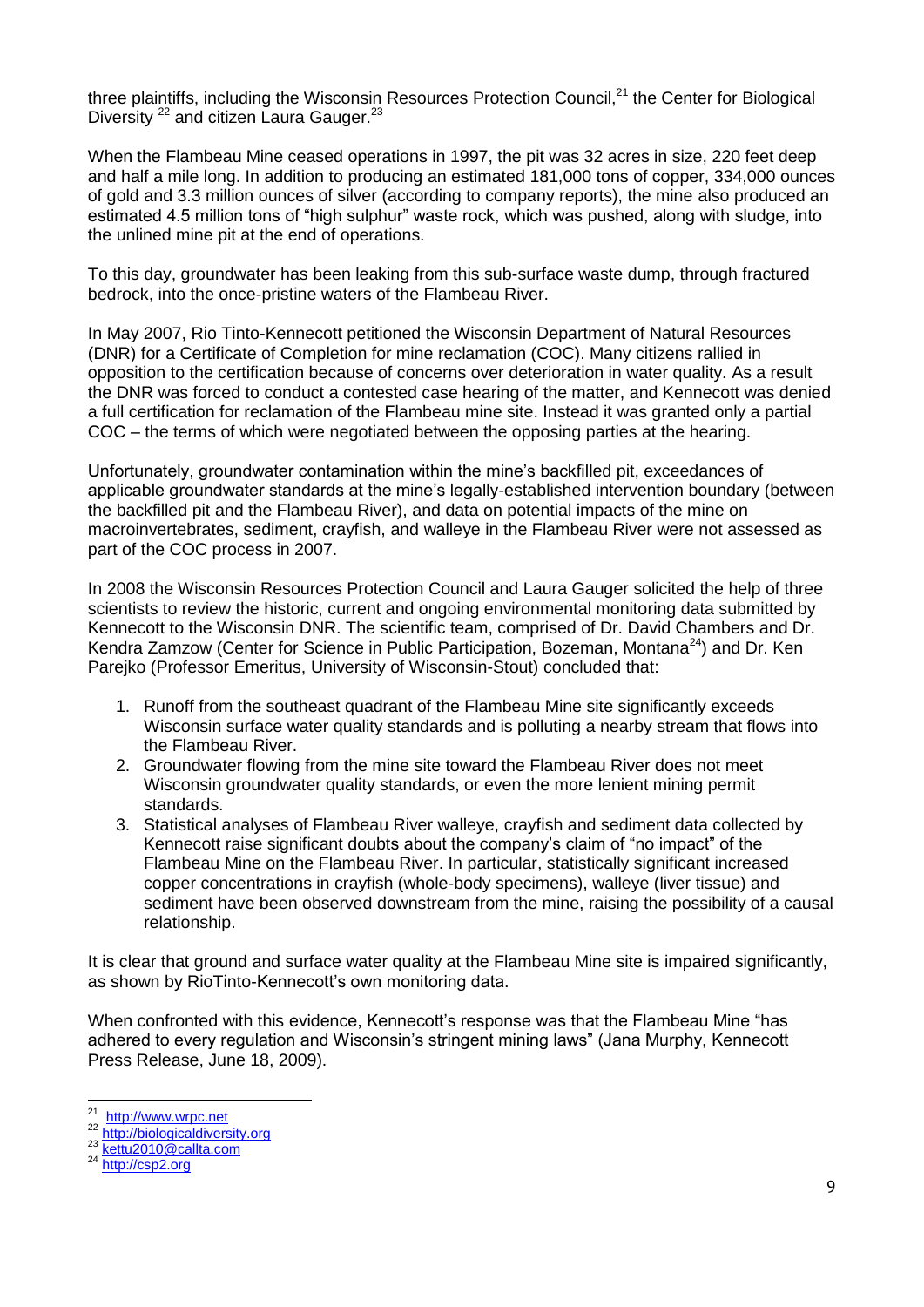But this does not mean that the discharged water is clean. It is only that the company figured out a way to legalise the pollution through loopholes in Wisconsin's mining laws.

With scientific data, obtained from its own monitoring, Rio Tinto is now accused of violating federal law by discharging pollutants, including potentially toxic metals like copper, iron and zinc, into the Flambeau River and a tributary known as Stream C that flows across the company's property.

Laboratory results since 1998 show that copper levels in the discharge from an on-site detention basin that collects contaminated runoff from the mine site have significantly and consistently exceeded Wisconsin's chronic toxicity standard for copper, set to protect fish and other forms of aquatic life. Copper levels in the discharge have fluctuated between 5 and 91 parts per billion (ppb), whereas the chronic toxicity standard for copper is 2.7 ppb. Elevated zinc and iron levels have also been reported by Kennecott.

The federal Clean Water Act makes it unlawful to discharge pollutants from a point source to waters of the United States without a permit issued under the National Pollutant Discharge Elimination System ("NPDES"). The most important function of an NPDES permit is to ensure that all applicable water quality standards are maintained. Kennecott does not presently have, nor has it ever had, an NPDES permit authorising the discharge of copper, zinc, iron, and other pollutants to Stream C or the Flambeau River.

The plaintiffs sought civil penalties of up to \$37,500 per day of violation, and an order requiring Kennecott to comply with the Clean Water Act by ceasing its illegal discharge, or obtaining the appropriate NPDES permit that protects the water quality of Stream C and the Flambeau River.

On 24 July, Judge Barbara Crabb ruled in favour of the plaintiffs, though imposing a fine of only \$25 per infringement on the company – which Flambeau Mining Company (FMC) tried to present as a vindication. But as Laura Gauger commented: 'No matter how FMC tries to spin it, the fact remains that the court ruled FMC had violated the Clean Water Act on 11 counts over the past five years at the Flambeau Mine site. It's as simple as that.'

## *Present: pollution, destruction of livelihoods and failure to respect Indigenous Peoples' rights*

#### **Grasberg Mine, West Papua (Indonesia)**

The Grasberg mine in West Papua is another example of a Rio Tinto mining project gone terribly wrong. A joint venture between Rio Tinto (40% of joint venture production<sup>25</sup>) and Freeport-McMoRan, a U.S. corporation headquartered in Phoenix, Arizona, the Grasberg Mine is one of the world's largest single producers of both copper and gold, and contains the largest recoverable reserves of copper and the largest single gold reserve in the world, according to Freeport McMoRan.<sup>26</sup>

The mine reportedly has caused "massive environmental destruction" in West Papua due to the dumping of waste, including toxic metals, into Indonesia's river system.<sup>27</sup> According to WALHI, a leading Indonesian environmental group, the mine has already disposed of one billion tonnes of tailings into the local river system, resulting in copper concentrations in local rivers that are double

 $\overline{\phantom{a}}$  $^{25}$  Rio Tinto, 2009 Annual Report, p. 40.

<sup>&</sup>lt;sup>26</sup>Freeport McMoRan company website,<http://www.fcx.com/operations/asia.htm>

**<sup>27</sup> Curtis, Mark, November 2007. Fanning the Flames: The Role of British Mining Companies in Conflict and the Violation** of Human Rights, War on Want, p. 25.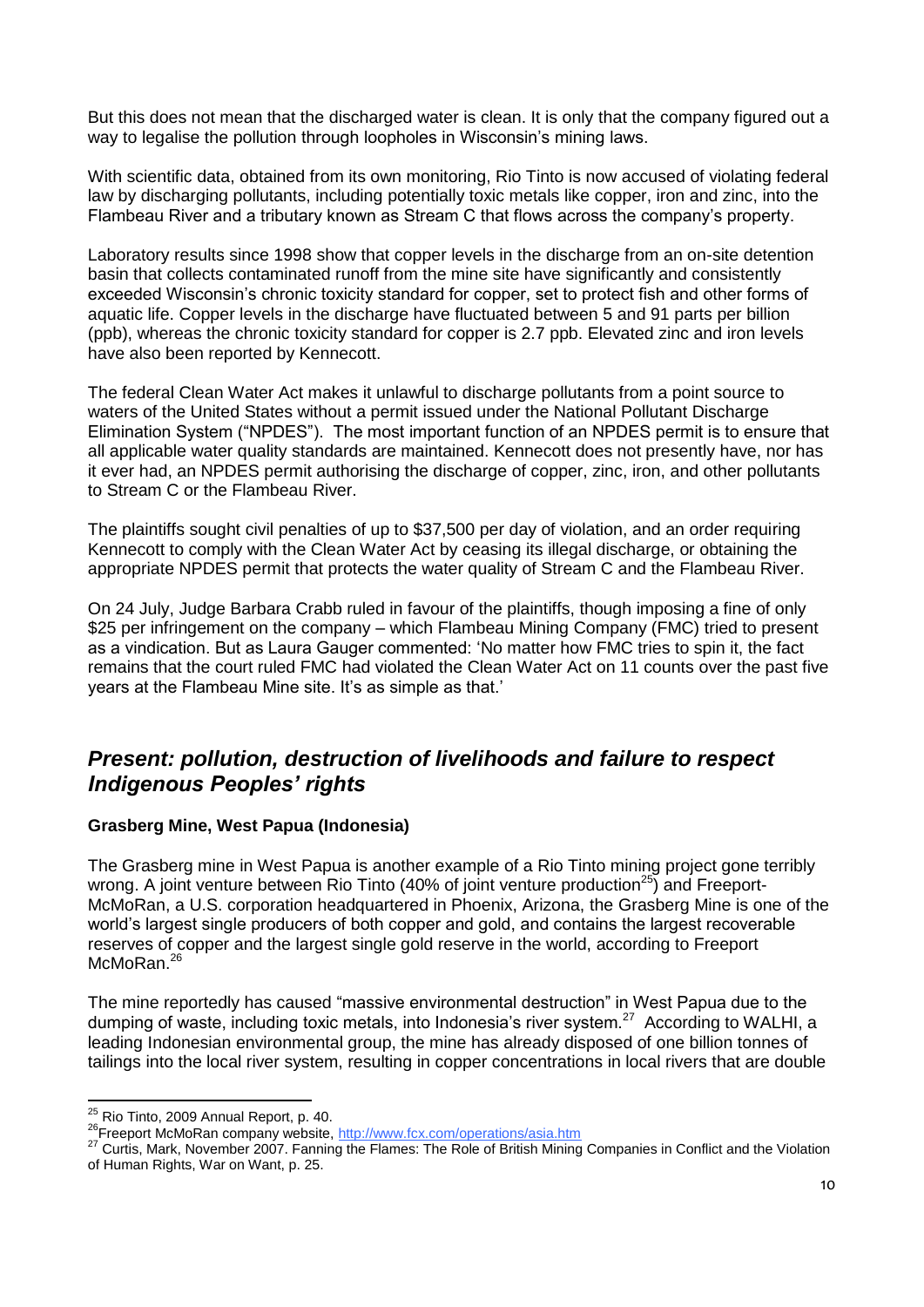the Indonesian legal fresh water limit. Over the life of the project, the mine reportedly will dump up to 3.5 billion tonnes of waste. WALHI says that riverine disposal is expressly prohibited under Indonesia's water quality control regulation.<sup>28</sup>

The company disagrees:

*This programme was approved by the government of Indonesia following numerous technical studies to identify the appropriate tailings management plan for the site. The practice of riverine tailings disposal has been subject to scrutiny for many years by a range of stakeholders, including certain Indonesian governmental authorities and some NGOs. We recognise that riverine tailings disposal has been criticised and that the World Bank does not consider it as good industry practice, in accordance with the International Finance Corporation's (IFC) 2007 Environmental, Health, and Safety Guidelines for mining. However, we continue to believe that the use of riverine tailings disposal at the Grasberg operation is appropriate given the extremely rugged topography, high rainfall and high seismic risk that makes construction of more conventional tailings management facilities technically challenging.<sup>29</sup>*

The obvious solution is to avoid mining in such areas altogether.

In 1996, local people rioted, destroying \$3 million in equipment and shutting the facility down for three days. Shortly thereafter, Freeport-McMoRan, Rio Tinto's partner, reportedly started providing significant support to the Indonesian government and military to ensure the protection of the mine.<sup>30</sup> It is alleged that the company made an initial investment of \$35 million in military infrastructure and vehicles and paid at least \$20 million to military and police in Papua between 1998 and 2004.<sup>31</sup>

Serious human rights violations have occurred near the Grasberg Mine and Rio Tinto and Freeport-McMoRan have been accused of complicity due to their reliance on the military and police for security at the mine. According to Indonesia's National Commission on Human Rights, "in the mid-1990s the Indonesian security forces indulged in indiscriminate killings, torture and disappearances of local people in their safeguarding of the mine operations and their campaigns against West Papuan secessionists."<sup>32</sup>

In its 2010 Annual Report Rio Tinto claimed that it did not have management control over Freeport's operations in West Papua; this argument – clearly belied in practice (if only because Rio Tinto argued in the same breath that it has contributed to the improvement of Grasberg practices) was not accepted by the Norwegian sovereign wealth (Pension) Fund. In 2008 it eliminated Rio Tinto from the Fund due to concerns about the way the Grasberg mine was being operated. The holdings the Fund divested itself were valued at \$850 million.<sup>33</sup>

#### **Kennecott Eagle Mine, Upper Peninsula, Michigan, USA**

 $\overline{\phantom{a}}$ <sup>28</sup> Curtis, Mark, November 2007. Fanning the Flames: The Role of British Mining Companies in Conflict and the Violation of Human Rights, War on Want, p. 25, citing The environmental impacts of Freeport-Rio Tinto's copper and gold mining operation in Papua, WALHIi, Jakarta, 2006.

<sup>29</sup> Rio Tinto 2010 Annual Report, p. 38.

<sup>30</sup> Perlez, Jane and Raymond Bonner, December 28, 2005. Freeport-Rio Tinto: Gold's Other Price, *The New York Times*.

<sup>31</sup> Perlez, Jane and Raymond Bonner, December 28, 2005. Freeport-Rio Tinto: Gold's Other Price, *The New York Times*. <sup>32</sup> Curtis, Mark. *Fanning the Flames: The Role of the British Mining Companies in Conflict and the Violation of Human Rights*, War on Want, p. 25.

<sup>33</sup> Acher, John, September 9, 2008. Norway fund drops Rio Tinto on ethical grounds, *Reuters*; <http://www.reuters.com/assets/print?aid=USL872852220080909>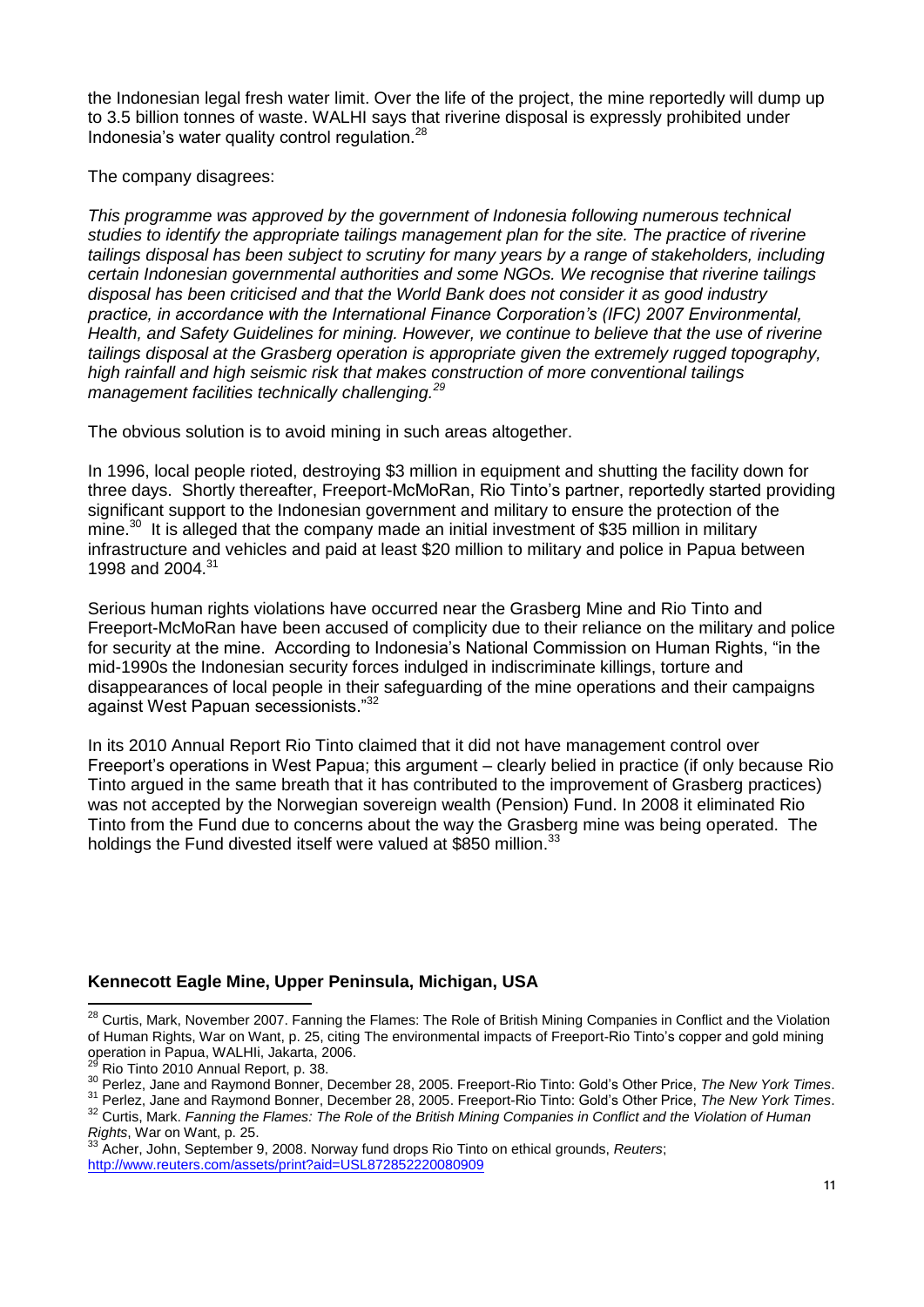Rio Tinto subsidiary Kennecott Eagle Minerals Co. is developing a nickel and copper mine in Michigan's Upper Peninsula. The mine is expected to yield 250 to 300 million pounds of nickel and about 200 million pounds of copper.<sup>34</sup>

In addition to concerns about damage to water courses flowing into Lake Superior, local residents note that Eagle Rock, a traditional site of worship for the indigenous Anishinaabe (Ojibwe) people, will be surrounded by mine workings. In 2009 a judge recommended that Eagle Rock be protected as a place of worship. However, the director of the Department of Environmental Quality (DEQ) ignored this recommendation and approved Kennecott's mining permit, alleging that Eagle Rock is not legally a place of worship because it does not consist of any built structures.<sup>35</sup> Failure of Michigan government officials to recognize the sacred value of Eagle Rock and the rights of the Anishinaabe has allowed for Kennecott Eagle Minerals to surround the area with a chain-link fence, preventing tribal and public access.<sup>3</sup>

In April 2010, Kennecott began Eagle Mine preparation work on the mine site although it still did not have the necessary federal Underground Injection Permit from the Environmental Protection Agency (EPA) for wastewater disposal.<sup>37</sup> Numerous last-minute changes to the mining plan have been consistently unopposed by the Michigan Department for Natural Resources and the Environment (DNRE). "It looks like we're going to end up with a site plan 90 percent different than what we started with, one objector commented, "that the public has never seen or had a chance to comment on."<sup>38</sup>

Citizens and local units of government have worked together to require an air monitoring programme to be installed around the mine and in the nearest little town of Big Bay. Citizens are asking for the State DEQ Air Quality divisions to recommend a third party scientific group to install, monitor and report on all findings with Kennecott Minerals paying the bill for the programme. Currently widespread support for an air monitoring program is forcing the company to comply.

A rare Upper Michigan tornado recently touched down at the mine site causing damage to the Water Treatment plant, fencing and other structures. Other problems are being experienced with more water than planned in the building of the portal and tunnel to the ore body.

The U.S. EPA, U.S. Fish and Wildlife Service and the Army Corp of Engineers have all three objected to a Wetlands Permit Application filed by the company's partner, the Marquette County Road Commission, in the building of new road through miles of wetlands and wilderness areas to provide a more direct route for transporting ores from the Eagle Mine site to their Humboldt Mill area 25 miles away. DEQ action on the wetland permits have been delayed until October 2012 for decision.

A Hydrochloric Acid spill of 75 gallons occurred at the mine site the first part of July 2012, with the failure of leakage detection devices and the failure of effective containment without outside assistance from the local fire department. Safety gear was located in the same place that the spill occurred and did not allow for immediate and necessary responsive action from the company personnel at the site.

<sup>&</sup>lt;sup>34</sup> Flesher, John, March 15, 2010. Opponents Ask Court to Overturn U.P. Mining Permit, Salon.com; [http://www.salon.com/wires/allwires/2010/03/15/D9EFC65O0\\_mi\\_kennecott\\_mine/index.html](http://www.salon.com/wires/allwires/2010/03/15/D9EFC65O0_mi_kennecott_mine/index.html)

<sup>35</sup> Koski, Jessica L., April 11, 2020. UP mine threatens sacred tribal rights, *Detroit Free Press* (opinion); http://www.freep.com/article/20100411/OPINION05/4110426/1322/UP-mine-threatens-sacred-tribal-rights <sup>36</sup> [http://www.huffingtonpost.com/cynthia-pryor/a-sacred-fire-is-burning\\_b\\_567652.html](http://www.huffingtonpost.com/cynthia-pryor/a-sacred-fire-is-burning_b_567652.html)

<sup>37</sup> <http://www.miningjournal.net/page/content.detail/id/543148.html>

<sup>38</sup> <http://www.savethewildup.org/blog/kennecottsconstruction-destruction/>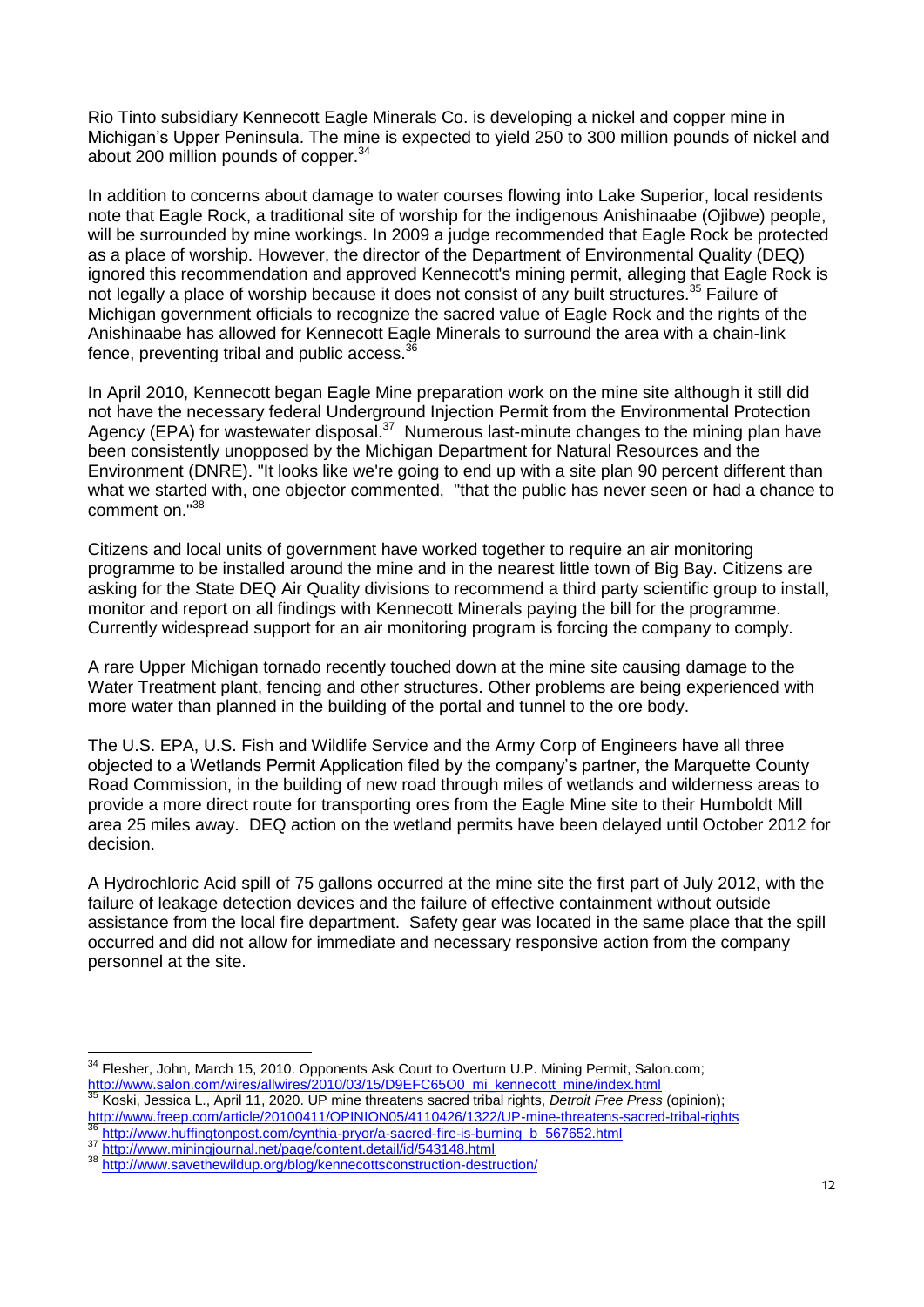Lawsuits continue with the latest addition from the Huron Mountain Club, a large nearby affected landowner, seeking redress and a preliminary injunction through the federal courts. All lawsuits are awaiting judicial action and could potentially halt all mining action.

In addition, the safety of the mine's design is in question.<sup>39</sup>

#### **QMM Mine, Fort-Dauphin, Madagascar**

The island of Madagascar in the Indian Ocean provides yet another example of Rio Tinto's apparent disregard for the communities and environment in which it operates.

Rio Tinto operates an ilmenite<sup>40</sup> mine on the east coast of the island. The entity on the ground, QIT Madagascar Minerals S.A. (QMM), is a joint venture between Rio Tinto's wholly owned Canadian subsidiary QIT Fer et Titane (80%) and the government of Madagascar (20%). The project, which began construction in 2006, has received funding from the World Bank and infrastructure support from the government, including a new port. (The World Bank contributed \$35 million to the port and QMM \$110 million).<sup>41,42</sup> The mine reportedly contains at least 75 million tons of ilmenite deposits, which are found in mineral sands, and could be operational for up to 40 years.<sup>43</sup>

Thousands of people have already been affected by the mining operation through displacement, loss of lands, disruption to fishing, flooding to agricultural areas and dust pollution over food growing and pasture areas, affecting livelihoods and food production. Those who have already been displaced have received inadequate compensation, in most cases just one tenth of the World Bank recommended levels. Local people have also lost free access to their forest resources, such as medicines and honey, which act as a survival mechanism when crops fail. Many more communities and hundreds of villagers are destined to be affected as the mine expands its operations into sites along the southern coastline over the coming years, with the threat to local customs, culture and livelihoods. These are some of the poorest people on the island, being subsistence farmers dependent on the land, and earning less than a dollar a day. The influx of workers from elsewhere has increased demand for food and housing, driving prices up beyond what local residents can afford.<sup>44</sup>

The mine has attracted opposition from conservationists since its inception because the mine site is located within the last remaining fragments of coastal forest in Madagascar; since this forest type is unique to the country – for example, QMM has reported 64 species of endemic flora found nowhere else – its fate is considered of global importance. $45$ 

Rio Tinto reportedly plans to restore the natural environment once the dredging of the sand is complete and has established conservation areas to protect forest biodiversity. However, experts have said these areas are too small to sustain the numbers of species currently found in the forest,

 $\overline{\phantom{a}}$ <sup>39</sup> <http://londonminingnetwork.org/2010/10/rio-tinto-subsidiary-slammed-for-unsafe-mine-design-in-us/> and <http://londonminingnetwork.org/2011/07/michigan-state-government-challenged-over-rio-tinto-owned-mine/>

 $40$  Ilmenite is used in the manufacture of titanium dioxide, a whitener used in a range of products.

<sup>41</sup> Friends of the Earth, October 2007. Mining Madagascar – Forests, Communities and Rio Tinto's White Wash, p. 2; [http://www.foe.co.uk/resource/media\\_briefing/mining\\_madagascar.pdf](http://www.foe.co.uk/resource/media_briefing/mining_madagascar.pdf) 42 Bannister, David, March 2009. A Promise Fulfilled, Review, p. 9;

[http://www.riotinto.com/documents/Library/Review89\\_March09\\_A\\_promise\\_fulfilled.pdf](http://www.riotinto.com/documents/Library/Review89_March09_A_promise_fulfilled.pdf)

<sup>&</sup>lt;sup>43</sup> Harbison, Rod, 2007. Development Recast? A Review of the Impact of the Rio Tinto Ilmenite Mine in Southern Madagascar, Panos London report for Friends of the Earth, p. 6; [http://www.foe.co.uk/resource/reports/development\\_recast.pdf](http://www.foe.co.uk/resource/reports/development_recast.pdf).

 $44$  Friends of the Earth, October 2007. Mining Madagascar – Forests, Communities and Rio Tinto's White Wash, p.5; [http://www.foe.co.uk/resource/media\\_briefing/mining\\_madagascar.pdf](http://www.foe.co.uk/resource/media_briefing/mining_madagascar.pdf)

<sup>&</sup>lt;sup>45</sup> Harbison, Rod, 2007. Development Recast? A Review of the Impact of the Rio Tinto Ilmenite Mine in Southern Madagascar, Panos London report for Friends of the Earth, p. 45; [http://www.foe.co.uk/resource/reports/development\\_recast.pdf.](http://www.foe.co.uk/resource/reports/development_recast.pdf)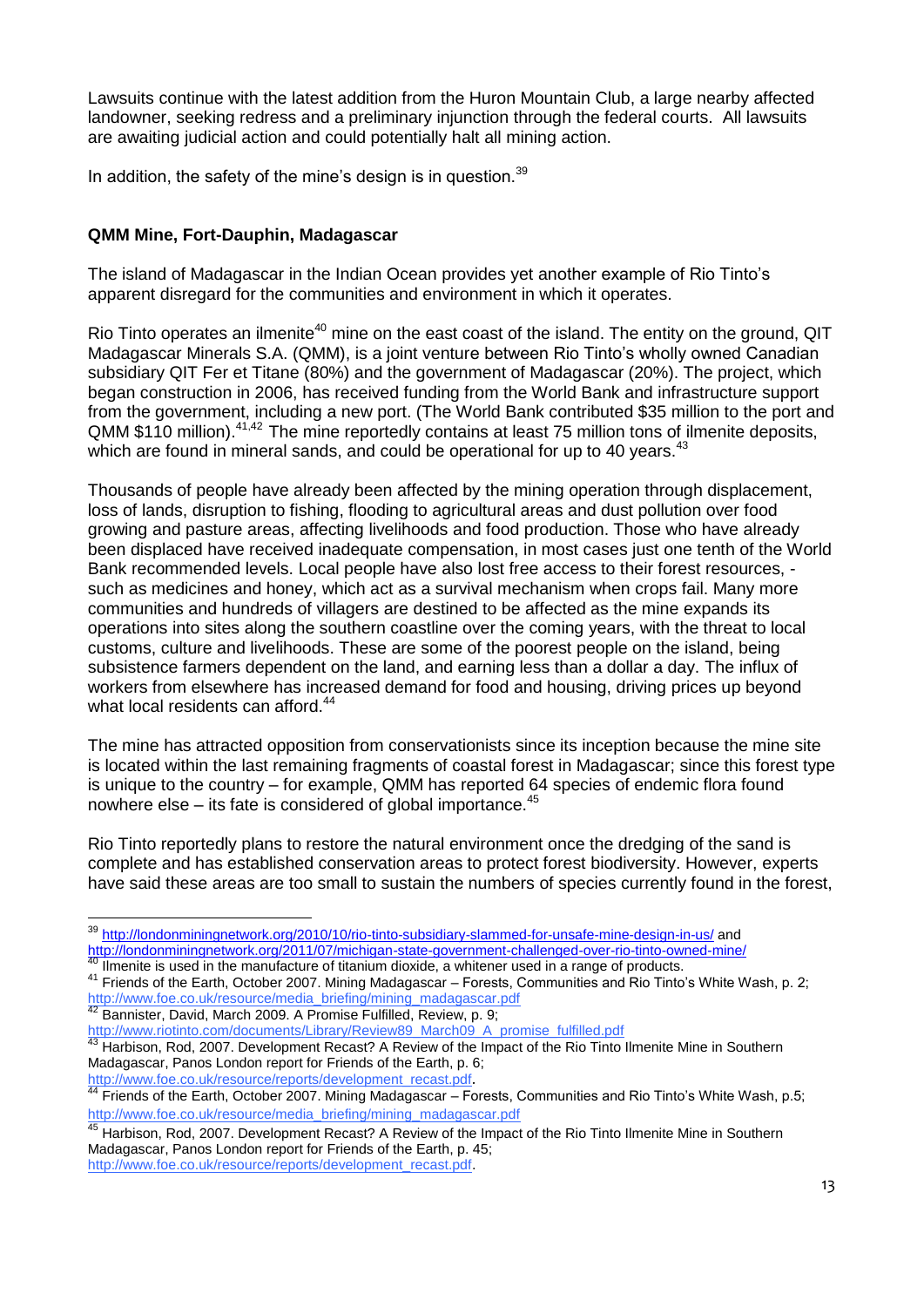which will result in a reduction of species diversity.<sup>46,47</sup> Most of the mined areas will be replanted with a fast growing monoculture of hardwood species.

#### **Mande Norte project, Colombia**

Rio Tinto has an agreement with US-Colombian junior company Muriel Mining over the Mande Norte copper-gold-molybdenum project in north western Colombia.<sup>48</sup> Exploration has been halted by vociferous local opposition and a court judgement that consultation with Indigenous Peoples and communities of African descent had not been carried out according to Colombian law. In March 2010, the Colombian Constitutional Court ordered a halt to the project, citing lack of proper consultation with local Indigenous and Afrocolombian communities over the mine's potential environmental and cultural impact. "Adequate action was not taken to ensure the communities were aware of the nature of the Mandé Norte project and subsequently able to make a decision with full awareness and understanding," the court said in a ruling. Because Muriel's project will inevitably alter the area's ecological balance, the company must comply with its obligation to consult with the communities that inhabit that region and that will be affected by the mining activity, the judges said.<sup>49</sup> Rio Tinto has now outwardly distanced itself from the controversial project while retaining an option to profit from it in the future.<sup>50</sup>

## *Future: more of the same?*

#### **Resolution Copper, Arizona, USA**

Rio Tinto is involved in a Joint Venture with BHP Billiton to mine copper in a protected area of Arizona. It proposes to 'swap' land as a way of compensating for the destruction of an area valued by Apache people and many other local residents. The project is opposed by local Native Americans but the company is doing deals with conservation organisations to quieten criticism.<sup>51</sup>

#### **Pebble Mine, Alaska, USA**

In the Bristol Bay area of Alaska, there is heavy opposition to the development of the Pebble Open Pit Gold and Copper Mine in which Rio Tinto is a minority partner. The project would include what would reportedly be the largest dam in the world, which would be used to contain toxic waste produced in the mining operation. Native groups, commercial and sport fishermen and environmental groups are concerned about the threats the mine poses to salmon fisheries, moose, bear, caribou and other animals, and to the ecosystem as a whole.<sup>52</sup>

[http://www.foe.co.uk/resource/reports/development\\_recast.pdf.](http://www.foe.co.uk/resource/reports/development_recast.pdf)

<sup>49</sup> Mines and Communities, March 31, 2010. Muriel Up Against the Wall in Colombia, Court Rules Company Failed to Consult Local People;<http://www.minesandcommunities.org/article.php?a=10008>

<sup>50</sup> <http://londonminingnetwork.org/2011/01/rio-tinto-plays-musical-chairs-at-mande-norte/> and [http://www.aida](http://www.aida-americas.org/sites/default/files/2011_02_0.html)[americas.org/sites/default/files/2011\\_02\\_0.html](http://www.aida-americas.org/sites/default/files/2011_02_0.html)

 $\overline{a}$  $^{46}$  Friends of the Earth, October 2007. Mining Madagascar – Forests, Communities and Rio Tinto's White Wash, p. 2,5; [http://www.foe.co.uk/resource/media\\_briefing/mining\\_madagascar.pdf](http://www.foe.co.uk/resource/media_briefing/mining_madagascar.pdf)

<sup>47</sup> Harbison, Rod, 2007. Development Recast? A Review of the Impact of the Rio Tinto Ilmenite Mine in Southern Madagascar, Panos London report for Friends of the Earth, p. 50;

<sup>48</sup> Business & Human Rights Resource Centre:<http://www.business-humanrights.org/Documents/MandeNorte>

<sup>51</sup> <http://www.minesandcommunities.org/article.php?a=10628>

<sup>52</sup> Renewable Resources Coalition, [http://www.renewableresourcescoalition.org/pebble\\_mine.htm.](http://www.renewableresourcescoalition.org/pebble_mine.htm)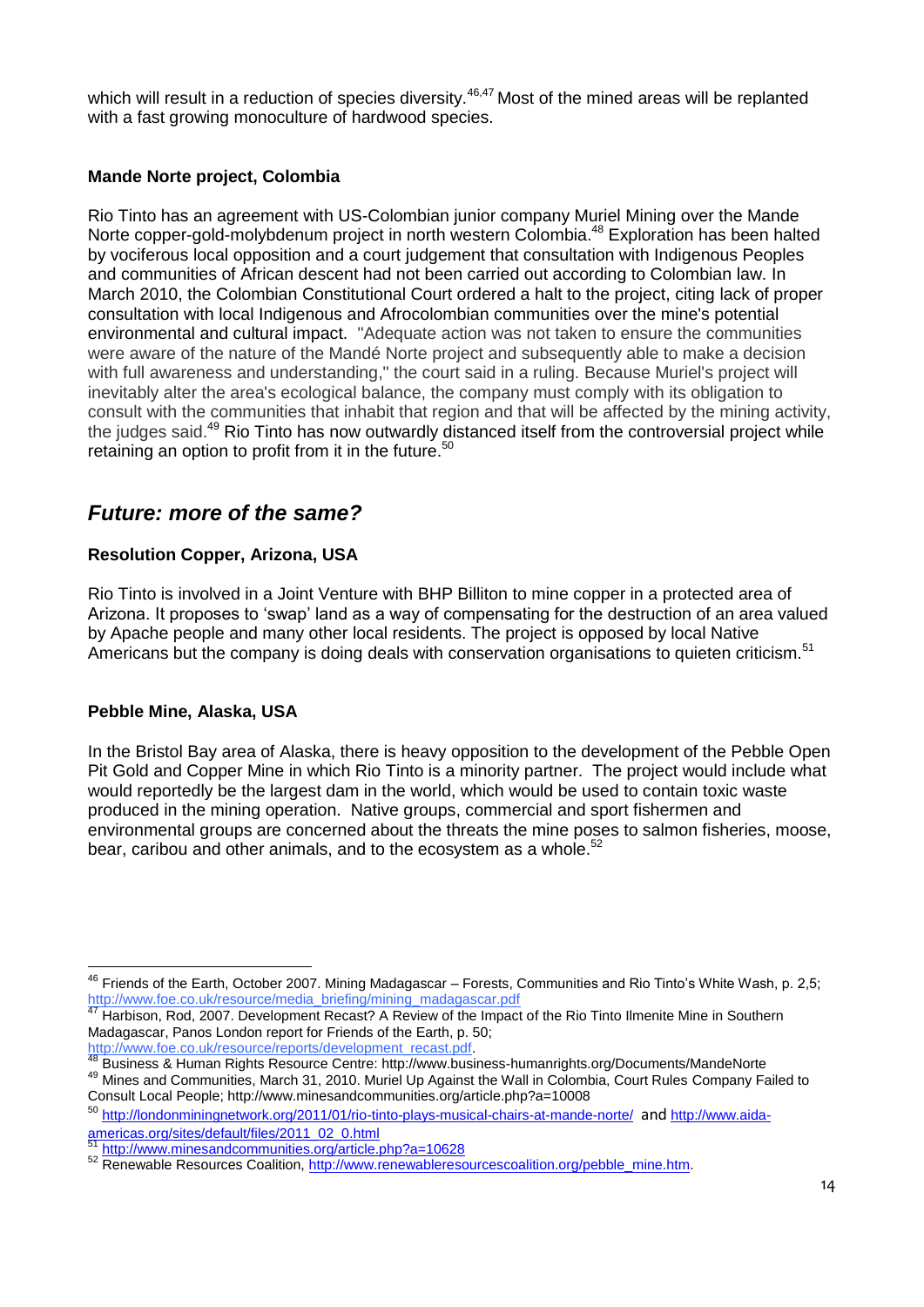# **Some other concerns**

## **Energy**

The company is a leading supplier of thermal and coking coal to the Asian seaborne market and is one of the world's largest uranium producers, serving electric power utilities worldwide. Its Energy portfolio includes: Rio Tinto Coal Australia; a coal mine at Colowyo in Colorado, US; Energy Resources of Australia, which produces uranium oxide from its Ranger operation; and Rössing, a Namibian uranium oxide producer.

The company accepts that greenhouse gas emissions are a major problem requiring a response. It says that it accepts the need for a price on carbon.<sup>53</sup> But it is determined to expand its coal production because 'coal will remain a significant source of energy for the foreseeable future.<sup>54</sup> It puts its faith in carbon capture and storage technology, which is unlikely to be effective and even if it were would not be commercially viable for many years to come.<sup>55</sup> Climate change events have already begun to damage Rio Tinto's production – particularly its production of coal.<sup>56</sup> A wellplanned move away from coal mining and coal use is urgent.<sup>57</sup>

Meanwhile, last year's terrible events in Japan starkly exposed the dangers of relying on uraniumfuelled energy. Rio Tinto is the fourth biggest uranium producer in the world, delivering around 17 million pounds in 2009 from mines in Australia, Namibia and the USA.<sup>58</sup> Uranium mining poses grave dangers to human health for many generations to come.<sup>59</sup> Rio Tinto claims that the Kakadu area around its subsidiary ERA's Ranger mine in Australia 'has remained protected'<sup>60</sup> but Aboriginal people are still concerned about radioactive water pollution in the area.<sup>61</sup> Tourist operators are worried that uranium mining expansion in Namibia could damage livelihoods.<sup>62</sup>

## **Diamond polishing in India**

Rio Tinto diamonds, through its "Select Diamantaire" mark of stones, supplies diamonds to Tiffany's through Tiffany's wholly-owned sourcing subsidiary, Laurelton, among 18 such customers.<sup>63</sup> These stones are sourced from the company's three major mines: Argyle in Western Australia; Diavik in the Canadian Northwest Territories; and Murowa in south central Zimbabwe. The majority of Rio Tinto's "roughs" are cut and polished in India, where conditions in the shops vary from intolerable (with child labour still commonplace) to vaguely acceptable. Accusations that Rio Tinto employed child labour were successfully scotched by the company several years ago. The Argyle gems – whose "pinks" are claimed to be the most valuable in the world – are said to be cut and polished only in Australia (doubtless partly as a result of demands by unions in Australia that this potentially lucrative business not be "outsourced").

Recent research in India identified diamond and gold importers into the country as benefiting from the most egregious level of tax exemption provided by the country's Customs and Excise

<sup>56</sup> <http://www.minesandcommunities.org/article.php?a=10629>

 $\overline{\phantom{a}}$ <sup>53</sup> Rio Tinto 2010 Annual Report p. 34.

<sup>54</sup> Rio Tinto 2010 Annual Report, p. 35.

<sup>55</sup> See<http://www.minesandcommunities.org/article.php?a=9961> and

<http://thetyee.ca/Opinion/2011/01/12/PromiseOfPumpingCO2/>

<sup>57</sup> For more information on the damage caused by coal mining and coal use, see <http://londonminingnetwork.org/2010/09/an-introduction-to-coal-mining/> and <http://www.minesandcommunities.org/article.php?a=10299>

<sup>58</sup> <http://www.reuters.com/article/2011/03/14/japan-quake-uranium-idUSN1418047020110314>

<sup>59</sup> <http://londonminingnetwork.org/2010/05/briefing-on-the-health-and-environmental-hazards-of-uranium-mining/>

<sup>60</sup> Rio Tinto 2010 Annual Report p. 56.

<sup>&</sup>lt;sup>61</sup> <http://www.minesandcommunities.org/article.php?a=10711>

<sup>62</sup> <http://www.miningne.ws/pg/file/Steven/read/51612/namibian-mining-sparks-environmental-concerns>

<sup>63</sup> A full list of these customers is at:<http://www.selectdiamantaire.com/>